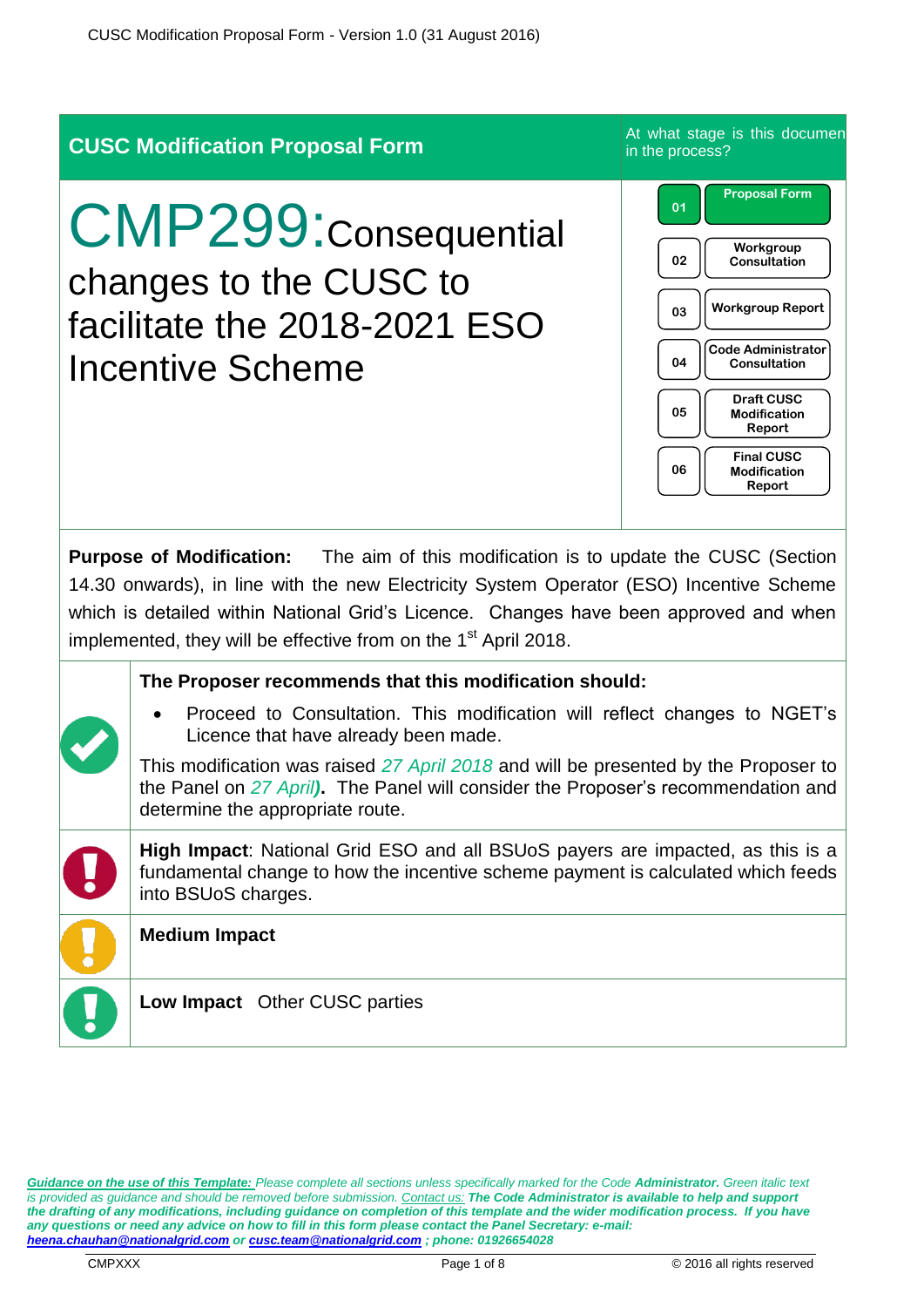#### **Contents**

- **1 Summary 4**
- **2 Governance 6**
- **3 Why Change? 6**
- **4 Code Specific Matters 6**
- **5 Solution 7**
- **6 Impacts & Other Considerations 7**
- **7 Relevant Objectives 7**
- **8 Implementation 8**
- **9 Legal Text 8**
- **10 Recommendations 8**

#### **Timetable**

#### **The Code administrator will present a timetable to CUSC Panel on April 27 2018 for their approval:**

| Initial consideration by Workgroup                                | dd month year |
|-------------------------------------------------------------------|---------------|
| Workgroup Consultation issued to the Industry                     | dd month year |
| Modification concluded by Workgroup                               | dd month year |
| Workgroup Report presented to Panel                               | dd month year |
| Code Administration Consultation Report issued to<br>the Industry | dd month year |
| Draft Final Modification Report presented to Panel                | dd month year |
| <b>Modification Panel decision</b>                                | dd month year |
| Final Modification Report issued the Authority                    | dd month year |
| Decision implemented in CUSC                                      | dd month year |

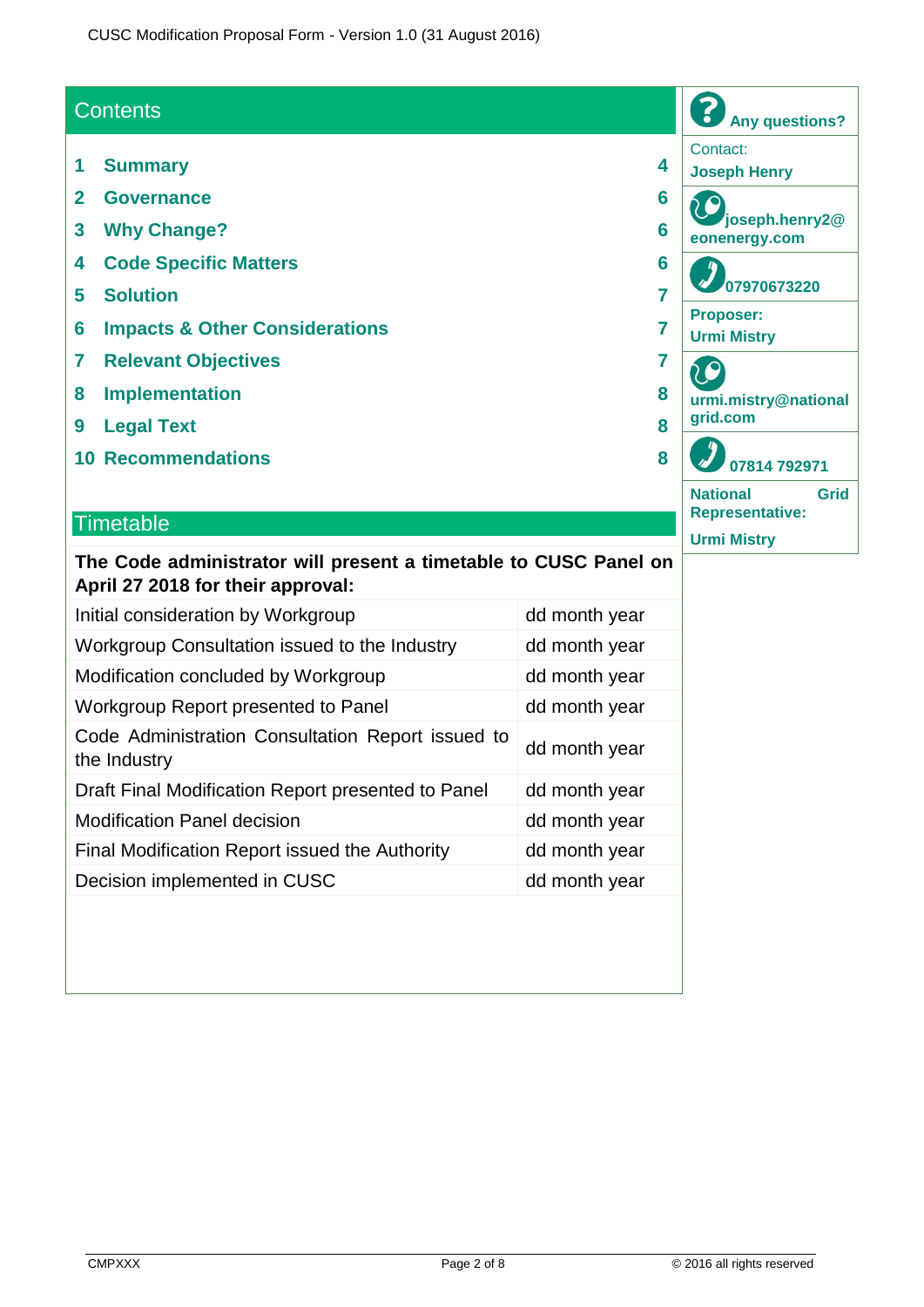#### Proposer Details

| <b>Details of Proposer:</b><br>(Organisation Name)                                                                                          | <b>National Grid</b>            |  |  |  |
|---------------------------------------------------------------------------------------------------------------------------------------------|---------------------------------|--|--|--|
| Capacity in which the CUSC<br>Modification Proposal is being<br>proposed:<br>(i.e. CUSC Party, BSC Party or<br>"National Consumer Council") | <b>CUSC Party</b>               |  |  |  |
| <b>Details</b><br><b>of</b><br>Proposer's<br><b>Representative:</b>                                                                         |                                 |  |  |  |
| Name:                                                                                                                                       | <b>Urmi Mistry</b>              |  |  |  |
| Organisation:                                                                                                                               | <b>National Grid</b>            |  |  |  |
| Telephone Number:                                                                                                                           | 07814 792971                    |  |  |  |
| <b>Email Address:</b>                                                                                                                       | Urmi.mistry@nationalgrid.com    |  |  |  |
| <b>Details</b><br>of<br><b>Representative's</b><br>Alternate:                                                                               |                                 |  |  |  |
| Name:                                                                                                                                       | <b>Harriet Harmon</b>           |  |  |  |
| Organisation:                                                                                                                               | <b>National Grid</b>            |  |  |  |
| Telephone Number:                                                                                                                           | 07970 458456                    |  |  |  |
| <b>Email Address:</b>                                                                                                                       | Harriet.harmon@nationalgrid.com |  |  |  |
| Attachments (Yes/No):                                                                                                                       |                                 |  |  |  |
| If Yes, Title and No. of pages of each Attachment:                                                                                          |                                 |  |  |  |

#### Impact on Core Industry Documentation.

*Please mark the relevant boxes with an "x" and provide any supporting information*

| BSC              |  |
|------------------|--|
| <b>Grid Code</b> |  |
| STC              |  |
| Other            |  |

 $\mathbf{r}$ 

(Please specify)

*This is an optional section. You should select any Codes or state Industry Documents which may be affected by this Proposal and, where possible, how they will be affected.*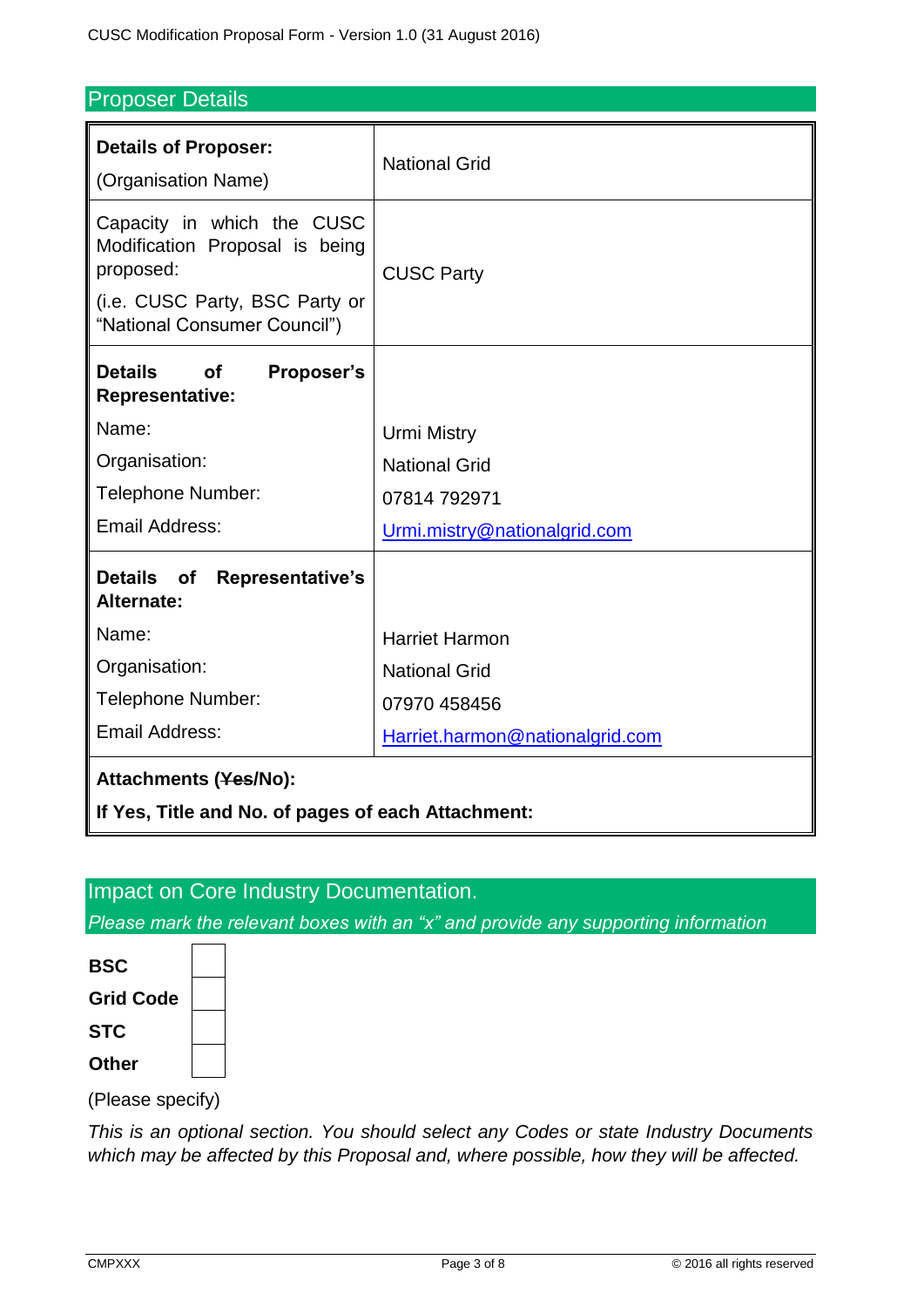# **1 Summary**

# **Defect**

A new incentive framework for the Electricity System Operator (ESO), when implemented, will take effect from the 1st April 2018. This has been done in the form of changes to National Grid Electricity Transmission's (NGET) Licence through the addition of a new Special Condition 4M and other incidental changes. 4M details how the Incentive framework will be implemented and how the process of recovery of positive/negative incentive scheme payments will work going forward. This includes changes to the 'IncPayExt<sub>t</sub>' term used in the calculation of BSUoS (Balancing Services Use of System) charges, which is detailed in the CUSC (section 14.30). The incentive payment has also been capped at +/- £30million which is a move away from current arrangements. Therefore, the CUSC will need to be updated, where applicable, to reflect these consequential licence changes for this new regime. It represents a change to the external cost element ( $IncPayExt<sub>t</sub>$ ) only so internal cost arrangements will remain the same. The Licence also removes certain conditions and elements that are referenced in the CUSC and so these will need to be updated to ensure consistency with NGET's Licence.

### **What**

Due to the rapidly evolving energy system, Ofgem believe the structure of the ESO needs to evolve with it. This leads to a legally separate ESO within National Grid plc. In doing this, a new regulatory and incentive framework is key to achieving the aims and goals of legal separation. This material change is detailed in their consultation ['The](https://www.ofgem.gov.uk/publications-and-updates/electricity-system-operator-regulatory-and-incentive-framework-april-2018)  [Electricity System Operator Regulatory and Incentives Framework from April 2018'](https://www.ofgem.gov.uk/publications-and-updates/electricity-system-operator-regulatory-and-incentive-framework-april-2018) and has now been [approved](https://www.ofgem.gov.uk/system/files/docs/2018/03/decision_to_modify_ngets_licence_to_introduce_new_eso_reporting_and_inc.pdf) (will take effect from April  $1<sup>st</sup>$  2018). The proposal represented a fundamental change to how this framework is set up today as it moves from mechanistic incentives to more broader evaluative incentives.

The framework changes include (quoted from the above linked document, page 17):

- An updated set of roles and principles for the ESO.
- A requirement on the ESO to engage with its stakeholders to produce an annual Forward Plan and transparent performance metrics.
- New within-year reporting requirements.
- A new 'evaluative scorecard' financial incentive
- The introduction of a new ESO Performance Panel.

As a result of this new framework, the only element that requires amending is Section 14 of the CUSC. The method of recovering the external incentive payment will change fundamentally and there will be references in the CUSC that become redundant.

Currently in the CUSC, a formula for calculating the IncPayExt, term is detailed in section 14.30.7-14.30.8, in addition to the calculation of profiling factors (14.30.9 – 14.30.11). These will no longer be applicable as the  $InCPayExt<sub>t</sub>$  term will instead be determined by an evaluative approach as set out in the new Special Condition 4M of NGET Licence. Table 9.1 and paragraphs 14.30.12 – 14.30.13 demonstrate the cap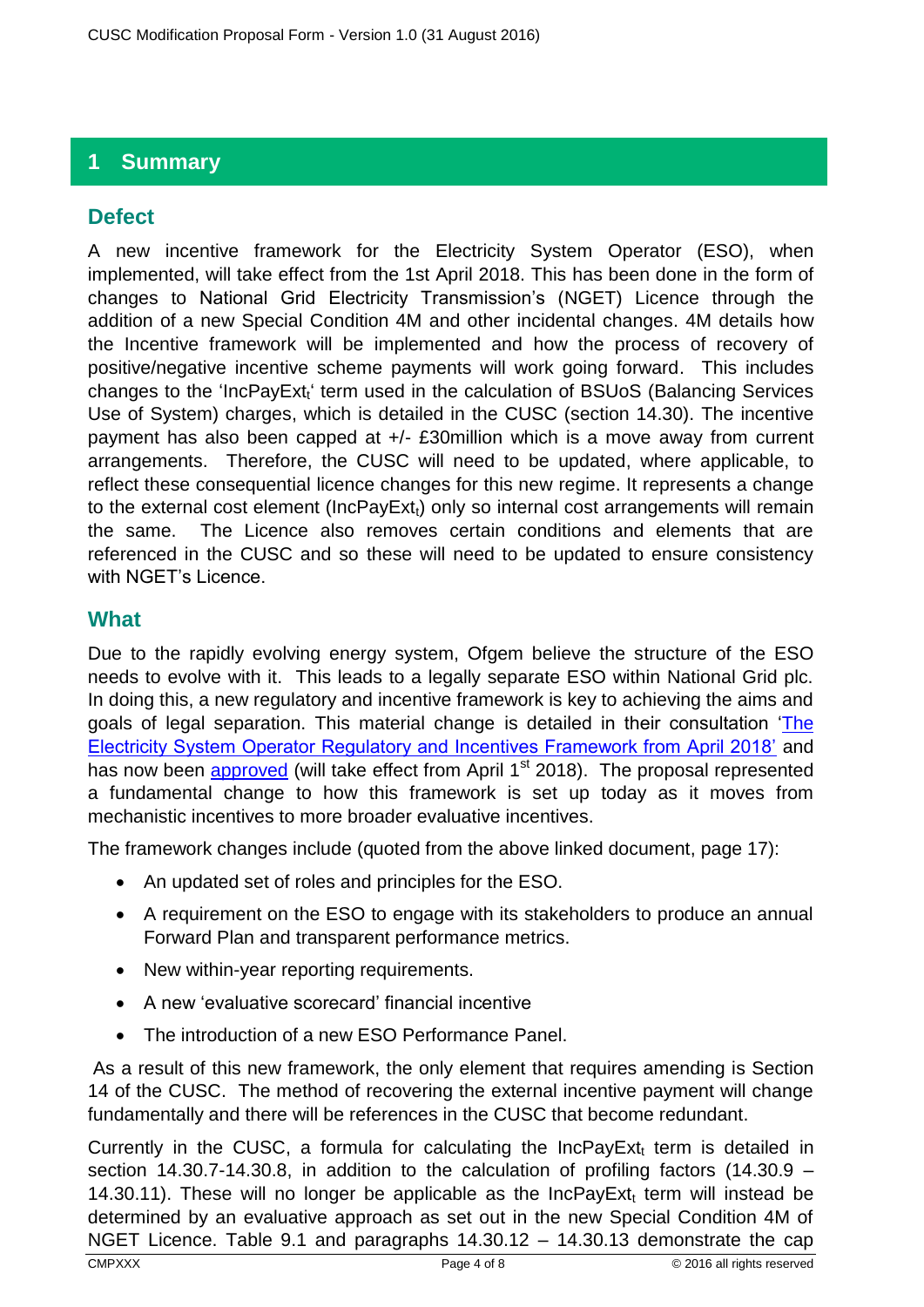and floor of +/-£10m etc… which will be inconsistent with the new licence framework where the cap and floor will now be  $+/-E30$ m. Lastly, section 14.32 is a complete example of how BSUoS charges are calculated which will need to be reconsidered in light of the new incentive framework.

#### **Why**

The move away from a mechanistic approach to a more evaluative approach means the external incentive payment will no longer be based on a set of formulas but will be a defined amount confirmed at the end of the current incentive year. Therefore, the process to calculate a value for this amount, detailed in the CUSC, is now redundant and will not reflect the new framework and Licence.

The initial incentive amount is defined by the ESO at the start of the incentive year. This will then be monitored, scrutinised and further refined through the Performance Panels and so the ESO will reconcile to these amounts. This will be recovered as per the current process but will be worked on with industry to look at whether this is the enduring solution for future years.

#### **How**

The CUSC needs to be aligned with the new licence framework introduced by Ofgem. The current scheme is due to run from 2018 until 2021. 2018 is a trial year and so future changes to the licence may be needed after the trial year has ended. The CUSC needs to reflect the current approved scheme; therefore the following applicable areas from the new incentive scheme will need to be applied:

- $\bullet$  Updates to 'IncPayExt<sub>t</sub>' term.
- Remove out of date references and terms from section 14.30 onwards.

The intention of the Proposer is that these changes will future proof section 14 to ensure that regular changes are not needed at each point that the licence is updated.

As the external incentive amount will only be finalised in the financial year following the start of the current incentive year, the topic of reconciliation needs to be addressed. Existing guidance from Ofgem is that this should be recovered from parties in the same way it is now. However, we have responded to Ofgem's Licence consultation suggesting changes to the Licence that could be made to increase certainty and predictability for Users. Ofgem confirmed within their [Licence consultation decision letter](https://www.ofgem.gov.uk/system/files/docs/2018/03/decision_to_modify_ngets_licence_to_introduce_new_eso_reporting_and_inc.pdf) that a change to the Licence at this stage would not be appropriate, however they are happy for the ESO to engage with customers and stakeholders on this topic and work with Ofgem to consider further changes to facilitate this change for future incentive years.

Therefore, for this modification we propose to leave the methodology as it currently stands regarding reconciliation (collect a forecasted external incentive amount from this years' SF run and any differences will be recovered from the RF run).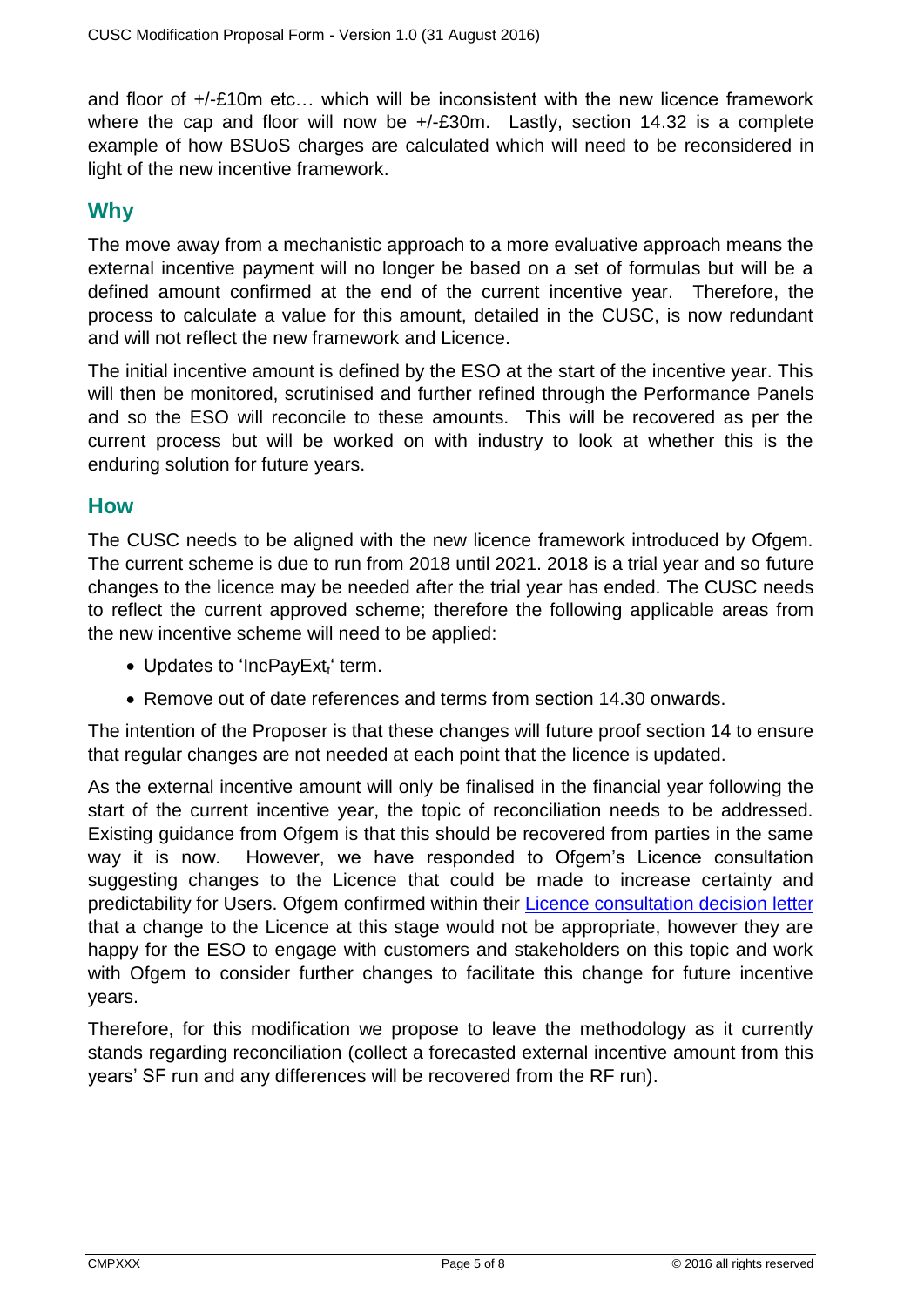#### **2 Governance**

#### **Justification for [Normal, Urgent, Self-Governance or Fast Track Self-Governance] Procedures**

This modification should proceed straight to Code Administrator Consultation as we do not foresee any alternatives being raised. This should not be self-governance as it requires a decision by The Authority.

#### **Requested Next Steps**

This modification should:

Proceed to Consultation

The new scheme was approved and when implemented will take effect from the 1<sup>st</sup> April 2018, therefore the CUSC needs to be updated in line with this date to ensure both documents are up to date and consistent.

#### **3 Why Change?**

Previously, incentives have been governed by the BSIS scheme which was a cost based incentive scheme and could be easily applied to the CUSC and charges. This is because it was an easily definable mechanism. The move away from this mechanistic approach to a more evaluative approach means the external incentive payment will no longer be based on a set of formulas but will be a defined amount confirmed at the end of the current incentive year. Therefore, the process to calculate a value for this amount, detailed in the CUSC, is now redundant and will not reflect the new framework and Licence.

The initial incentive amount is defined by the ESO at the start of the incentive year. This will then be monitored, scrutinised and further refined through the Performance Panels and so the ESO will reconcile to these amounts. This will be recovered as per the current process but will be worked on with industry to look at whether this is the enduring solution for future years. If this change is not made NGET's Licence and the CUSC will be inconsistent.

# **4 Code Specific Matters**

#### **Technical Skillsets**

Understanding of the System Operator Licence and the new Incentive and Regulatory framework confirmed by Ofgem would be beneficial. Also, an understanding of the CUSC and how BSUoS charges are calculated would be useful.

#### **Reference Documents**

[https://www.ofgem.gov.uk/publications-and-updates/electricity-system-operator](https://www.ofgem.gov.uk/publications-and-updates/electricity-system-operator-regulatory-and-incentive-framework-april-2018)[regulatory-and-incentive-framework-april-2018](https://www.ofgem.gov.uk/publications-and-updates/electricity-system-operator-regulatory-and-incentive-framework-april-2018)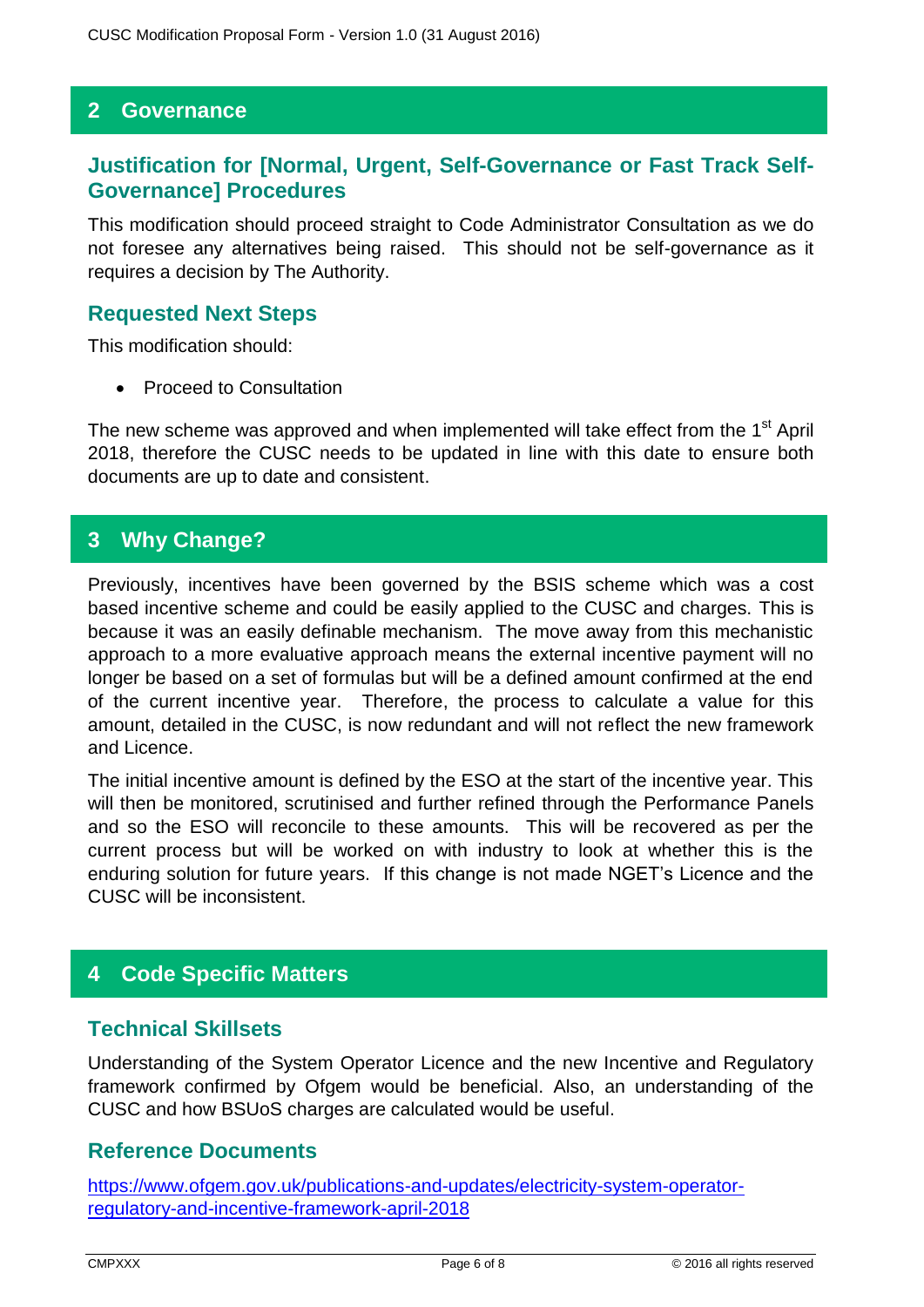[https://www.ofgem.gov.uk/system/files/docs/2018/03/decision\\_to\\_modify\\_ngets\\_licence](https://www.ofgem.gov.uk/system/files/docs/2018/03/decision_to_modify_ngets_licence_to_introduce_new_eso_reporting_and_inc.pdf) [\\_to\\_introduce\\_new\\_eso\\_reporting\\_and\\_inc.pdf](https://www.ofgem.gov.uk/system/files/docs/2018/03/decision_to_modify_ngets_licence_to_introduce_new_eso_reporting_and_inc.pdf)

# **5 Solution**

Please refer to attachment 1.

# **6 Impacts & Other Considerations**

### **Does this modification impact a Significant Code Review (SCR) or other significant industry change projects, if so, how?**

No.

#### **Consumer Impacts**

Ofgem's intent is to drive efficiencies within the ESO which will lead to reduced costs for consumers overall.

# **7 Relevant Objectives**

# Impact of the modification on the Applicable CUSC Objectives (Charging):

| <b>Relevant Objective</b>                                                                                                                                                                                                                                                                                                                                                                                                                                         | Identified impact |
|-------------------------------------------------------------------------------------------------------------------------------------------------------------------------------------------------------------------------------------------------------------------------------------------------------------------------------------------------------------------------------------------------------------------------------------------------------------------|-------------------|
| (a) That compliance with the use of system charging<br>methodology facilitates effective competition in the<br>generation and supply of electricity and (so far as is<br>consistent therewith) facilitates competition in the sale,<br>distribution and purchase of electricity;                                                                                                                                                                                  | <b>None</b>       |
| (b) That compliance with the use of system charging<br>methodology results in charges which reflect, as far as is<br>reasonably practicable, the costs (excluding any payments<br>between transmission licensees which are made under and<br>accordance with the STC) incurred by transmission licensees<br>in their transmission businesses and which are compatible<br>with standard licence condition C26 requirements of a<br>connect and manage connection); | Positive          |
| (c) That, so far as is consistent with sub-paragraphs (a) and (b),<br>the use of system charging methodology, as far as is<br>reasonably practicable, properly takes account of the<br>developments in transmission licensees' transmission<br>businesses;                                                                                                                                                                                                        | Positive          |
| (d) Compliance with the Electricity Regulation and any relevant<br>legally binding decision of the European Commission                                                                                                                                                                                                                                                                                                                                            | <b>None</b>       |